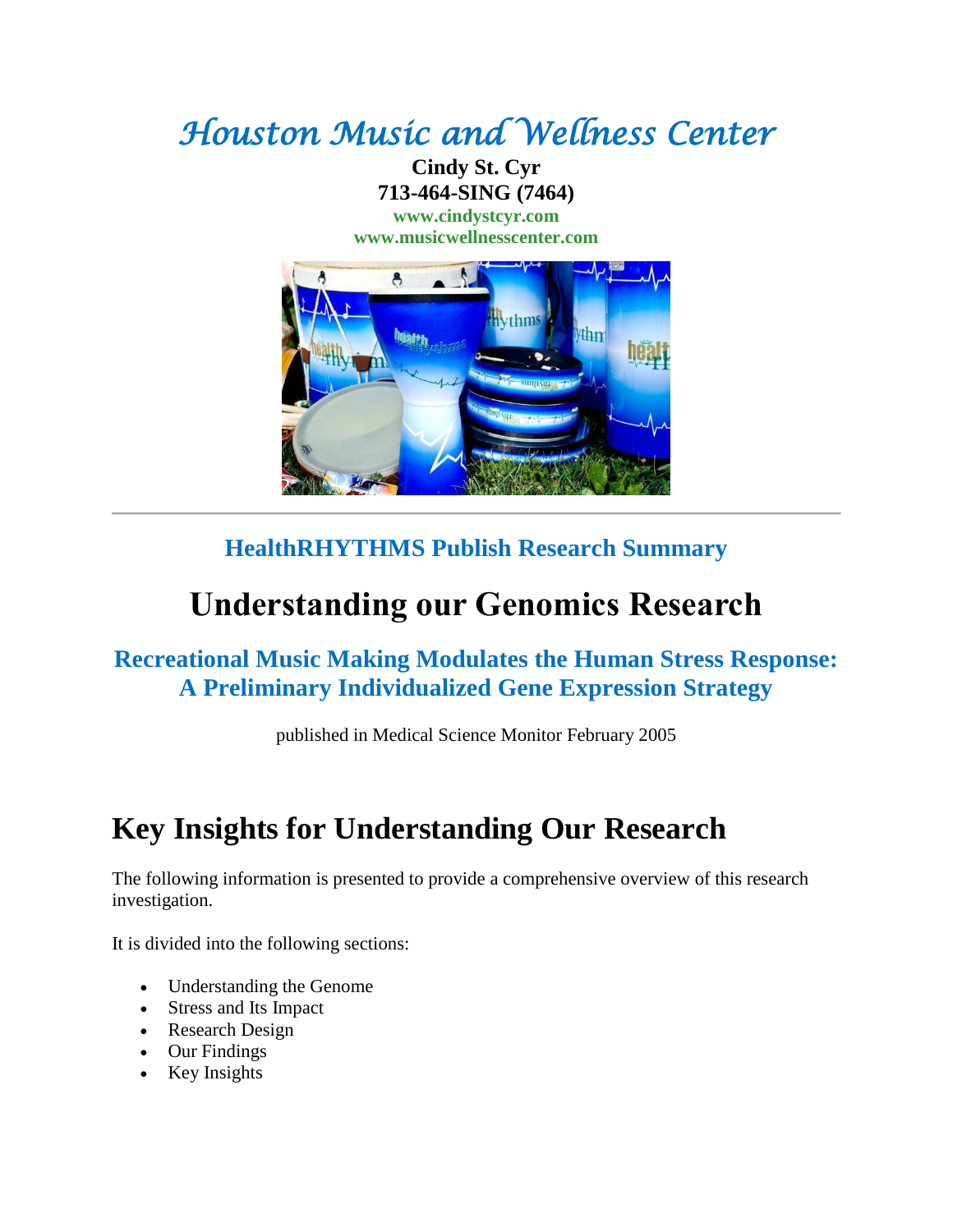# **Understanding The Genome**

- Cells are the fundamental working units of every living system. All instructions needed to direct their activities are contained within the chemical DNA (deoxyribonucleic acid).\*
- DNA, a double-stranded molecule, exists in the form of a double helix— a twisted ladderlike configuration with rungs that link the base pairs.
- DNA from all organisms is made up of the same chemical and physical components. The DNA sequence is the particular side-by-side arrangement of bases along the DNA strand. This order spells out the exact instructions required to create a particular organism with its own unique traits.\*
- DNA is found within 23 pairs of chromosomes that are located within the nucleus of each cell.
- The genome is an organism's complete set of DNA. Except for mature red blood cells, all human cells contain a complete genome.\*
- The human genome is a personal blueprint that serves as the instruction book for our bodies. It contains an estimated 3 billion chemical nucleotide bases and 20,000-25,000 functional genes.\*
- From a musical perspective, Karl T. Bruhn, acknowledged "Father of Music-making and Wellness," envisions the human genome as a continuous piano keyboard spanning from New York to Los Angeles. A note out of tune or played out of sequence adversely impacts our health.
- The human genome was first sequenced on June 26, 2000 using Applied Biosystems' technology. Nobel laureate, Walter Gilbert of Harvard subsequently commented, "The human genome is the holy grail of biology. It changes everything." \*Genomics and Its Impact on Science and Society: The Human Genome Project and Beyond - a publication of the U.S. Department of Energy Human Genome Program - March 2003

## **Stress and Its Impact**

- While most people understand stress on a personal level, scientists continue to debate its precise definition. The purpose of this section is to clarify the terms: stress, stressor and stress response.
- From a biological perspective, perhaps the most practical way of conceptualizing stress is to consider health as a complex orchestration of thousands of bodily functions that maintain a delicate balance referred to as "homeostasis." A stressor can be considered as anything that disrupts this balance. The resultant process of biological disruption is the stress response.
- From a psychological perspective, stressors often (but not always) elicit feelings of anxiety or tension. Some stressors are obvious while others are not. People are sometimes unaware of the stressors that affect them especially in a highly-pressured fast-paced society.
- For the purpose of understanding this study, we refer to Hans Selye's definition of stress as "a non-specific response of the body to any demand."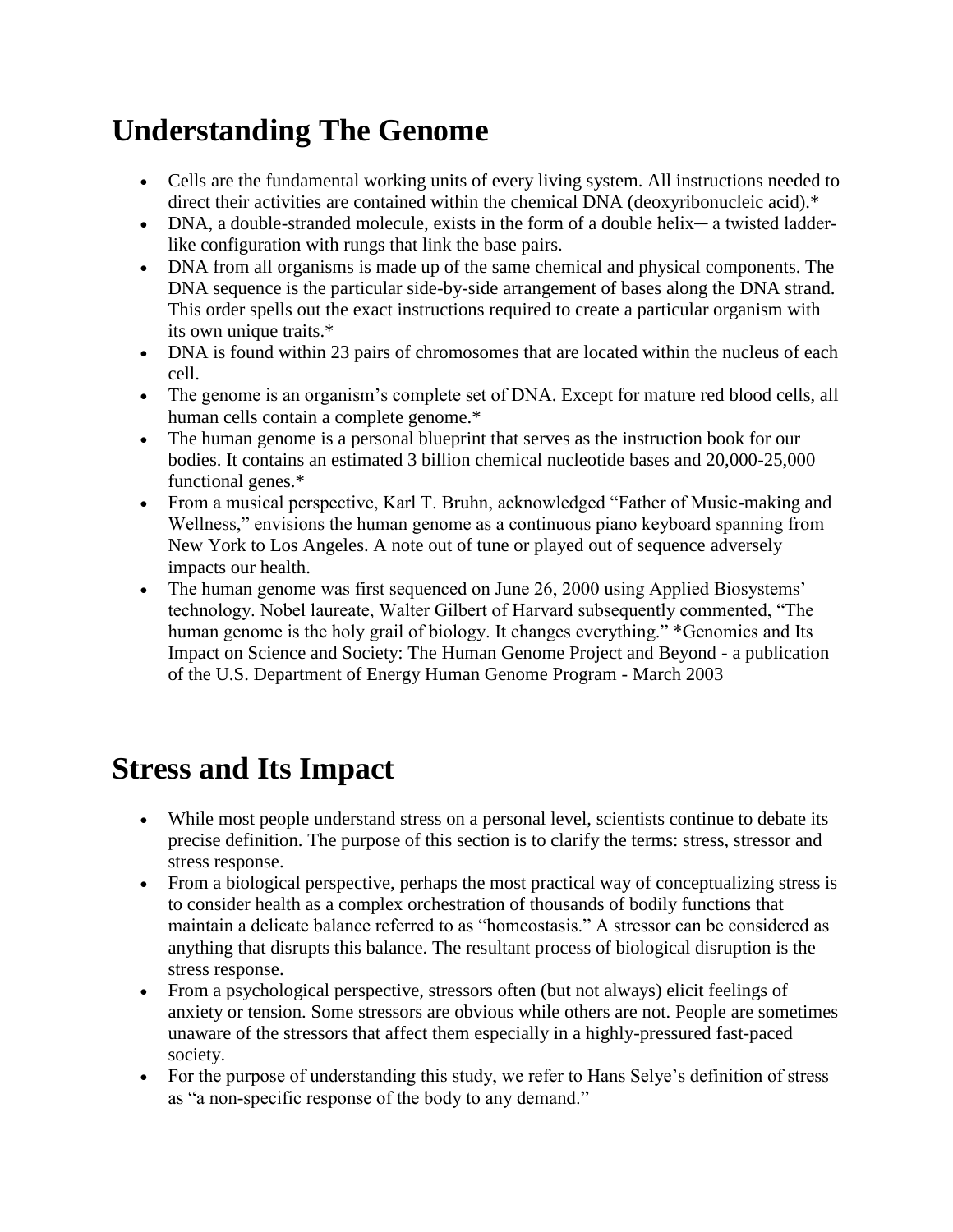- Over the years, researchers have attempted, with varying degrees of success, to more fully understand and describe that "non-specific response" in terms of complex biological changes that occur within and between the nervous system, endocrine and immune system.
- With the exception of exposure to universal stressors such as a burning building, human stress responses to common stressors are typically unique, and vary considerably due to genetic, situational and psychosocial variables attributable to each individual. For some, working under deadlines may be perceived as stressful, while for others it is not. Essentially, the way in which one perceives "the demand" to a certain degree ultimately influences his/her stress responses.
- The fact that stress responses clearly impact our health is supported by extensive research. Multiple health challenges such as cardiovascular disease, cancer, infections, inflammatory processes, diabetes and autoimmune disorders have been associated with stress responses.
- To more fully understand the marked variability in human responses to a common stressor, consider the following example: a married couple suddenly learns that their retirement savings have been embezzled by a former employer, and as a result, they find themselves destitute. Over the course of ensuing weeks, the husband experiences multiple bouts of chest pain and the wife develops episodes of abdominal pain and vomiting.
- The impact of stress on our lives is substantial. According to Newsweek (September 27, 2004), "Experts claim that 60-90 percent of doctor visits involve stress-related complaints."
- The projected financial impact of stress is excessive. According to The New York Times (September 5, 2004), "Workplace stress costs the nation more than \$300 billion each year."

## **Research Design**

- A total of 32 carefully screened adult volunteers participated in the study. Subjects met the following exclusionary criteria: smoking, consumption of more than 1 alcoholic beverage/day, current use of prescription medications, enjoyment of jigsaw puzzles, prior experience playing a musical instrument and adverse reactions to blood drawing.
- Subjects participated in a 2-phase experiment. Each phase lasted 1 hour. During phase I (stress induction), subjects assembled complex jigsaw puzzles, and competed to assemble the most pieces. During phase II, subjects were divided into 3 groups: ongoing puzzle assembly; resting and reading newspapers and/or magazines; and participating in a first group keyboard music lesson, the Clavinova Connection.
- The puzzle assembly stressor was specifically chosen to elicit a stress response in a safe, non-threatening manner. While one might raise the concern that this activity might not have been perceived as stressful to all subjects, it should be emphasized that prescreening was utilized to eliminate subjects who found puzzle assembly enjoyable. Additional factors that potentially amplified stress perception included the initial placement of the intravenous blood drawing apparatus (heparin lock), the anticipatory effect of repetitive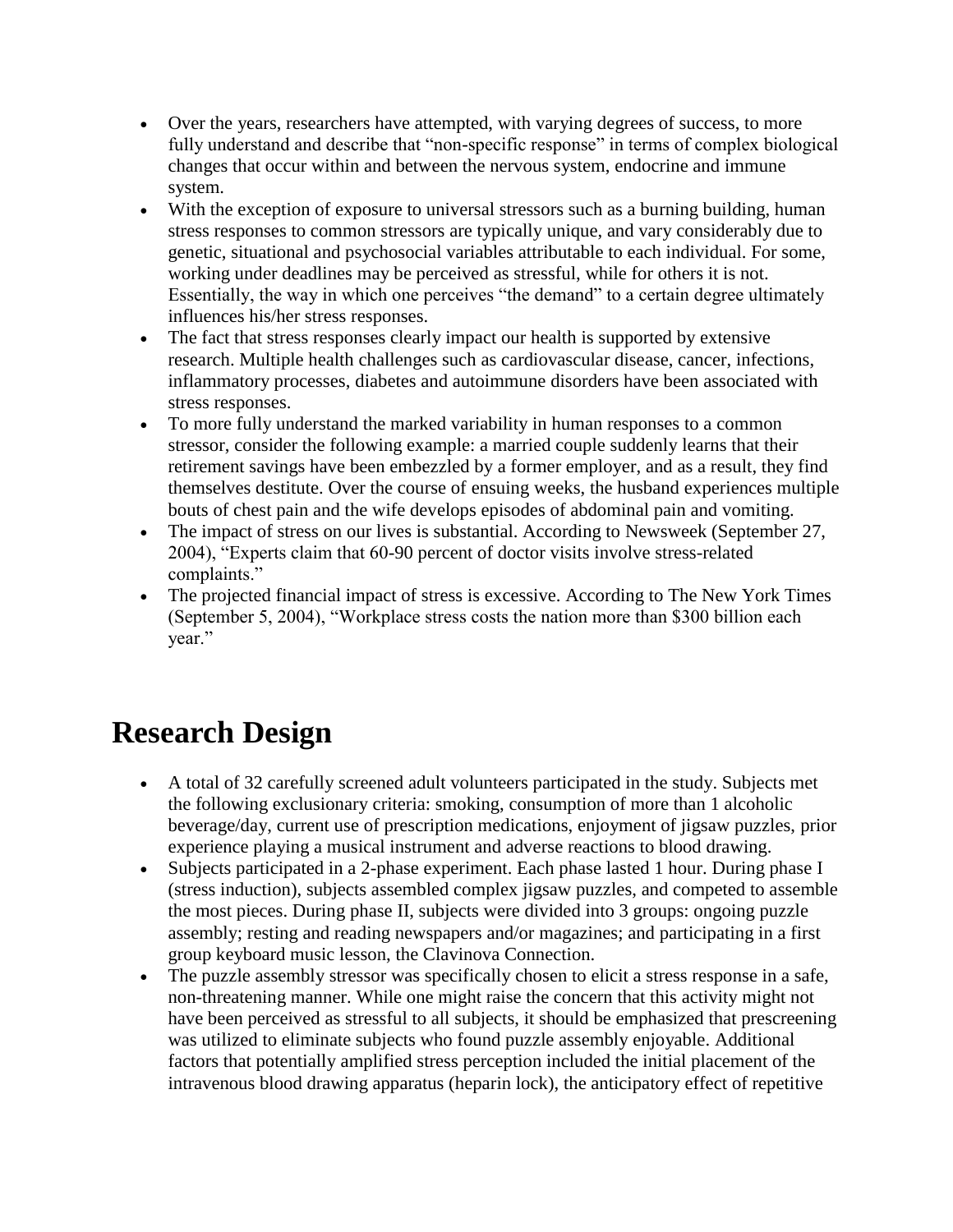blood drawing, and the verbal prodding/pressure to assemble the most pieces imposed at regular intervals by the research team.

- The Clavinova Connection is a multidimensional Yamaha recreational music making program designed to enable participants without prior musical experience, or those who do not consider themselves musical to enjoy a structured opportunity for creative musical expression in a supportive environment. The program's goals are based upon conditioning a sense of nurturing, camaraderie, non-verbal expression and bonding in contrast to traditional mastery and performance outcomes.
- Blood was drawn on 3 occasions: prior to beginning Phase I, after Phase I, and after Phase II.
- Blood samples were used to assess the activity (expression) of 45 specific genomic markers associated with established stress biology. These markers can be conceptualized as genomic switches that literally turn on the production of specific biological substances within the body.
- Data were reviewed to determine and compare the direction of gene expression (up or down regulation) associated with each phase of the experiment.

# **Our Findings**

- Initial analysis of Phase I (comparing blood sample 2 to blood sample 1) revealed that the direction of expression for each genomic marker during the stress induction phase varied considerably from person to person. Consistent with early insights concerning human stress responses, each individual responded in a unique biological manner to the common stressor.
- In view of these preliminary findings, instead of comparing collective group stress responses, a unique pattern of gene expression was therefore documented for each subject individually. The research team termed these profiles individualized genomic stress induction signatures (stress signatures).
- Each stress signature can be envisioned as a chart showing a person's unique stress response in terms of up or down regulation of 45 genomic markers. It can be considered as a genomic fingerprint unique to each person.
- Each stress signature was subsequently used as a baseline for comparison with Phase II strategies.
- A comprehensive analysis of the data revealed that in individuals relaxing and reading newspapers and/or magazines, reversal of initial individualized genomic stress responses was noted in 6 of 45 genes in contrast to 19 of 45 genes for the recreational music making group. Comparing the activities, more than 3 times the number of reversals were noted in individuals participating in the music group.